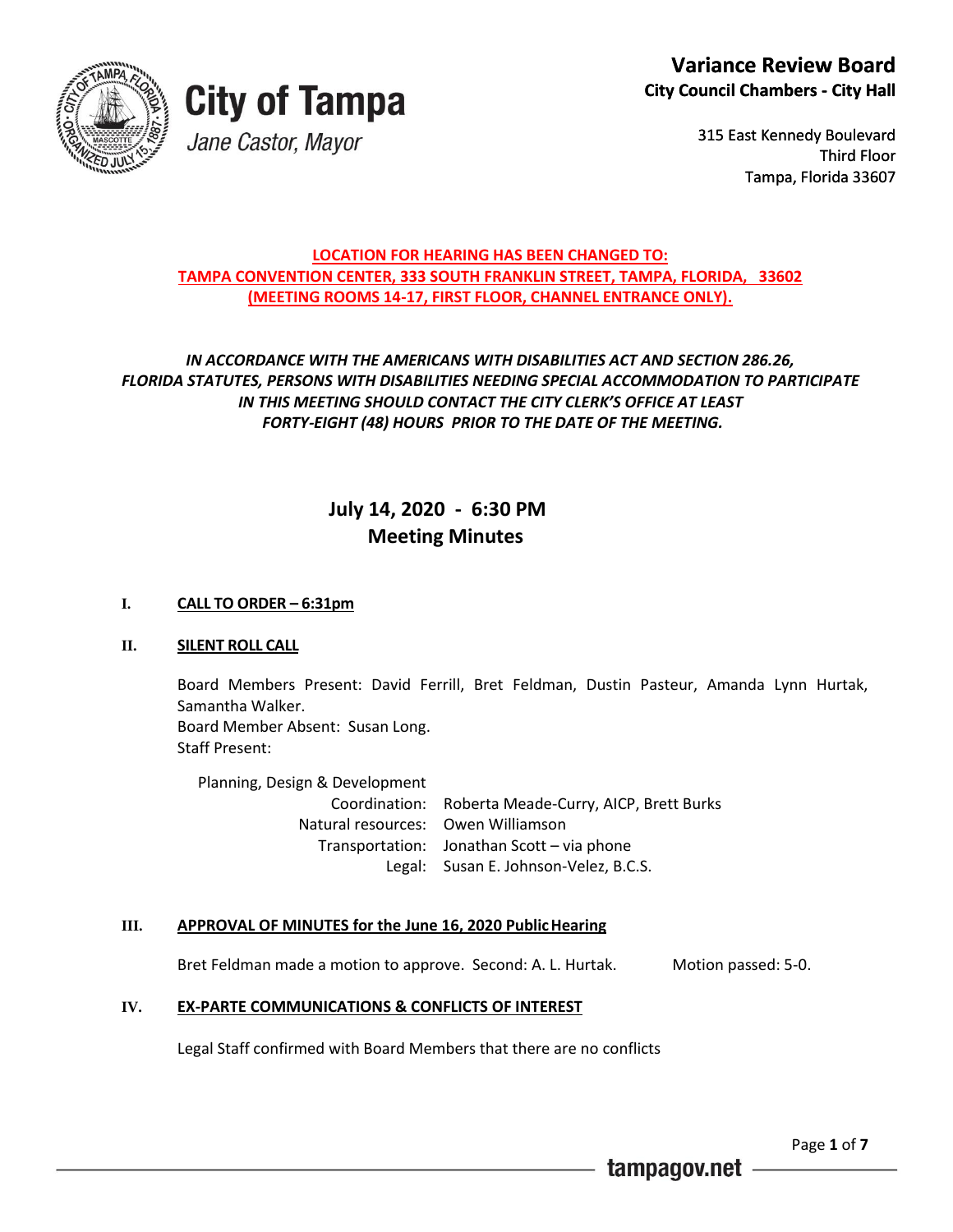

# **City of Tampa**

Jane Castor, Mayor

#### **V. ANNOUNCEMENTS AND NEW BUSINESS:**

- Agenda Update
	- Planning Staff, R. Meade-Curry, reported updates to caseloads for the July and August agendas.
	- Additionally, she explained VRB-20-21 has requested to be continued to August 11, 2020, hearing, due to the Applicant's Authorized Agent not able to appear.
		- B. Feldman made a motion to move case VRB-20-21 to the August 11, 2020, hearing date, Second by D. Ferrill. Motion passed 5-0.
- Planning Staff, R. Meade-Curry, made a note to the record that VRB member Susan Long is absent.

#### **VI. SWEAR-IN**

PDDC Staff, B. Burks, swore in all public hearing participants, applicants, interested parties, and witnesses whom will be giving testimony in the City Council Chambers.

#### **VII. CONTINUED CASES:**

| APPLICATION: VRB20-17 | <b>STILL AWAITING REVISED PLAN/REQUEST/RENOTICE -</b><br>called and requested to be on August 11, 2020 HEARING |
|-----------------------|----------------------------------------------------------------------------------------------------------------|
|                       | APPLICANT: Howard and A, LLC                                                                                   |
| AGENT:                | David Mechanik / Mechanik Nuccio Hearne & Wester, P.A.                                                         |
| LOCATION:             | 202, 204, 206 North Howard Avenue and 2303 West North A Street                                                 |
|                       | REQUEST: To reduce the 34 required parking spaces to 27 parking spaces                                         |
|                       | (Section 27-283.7)                                                                                             |
|                       | PURPOSE: To construct a 3,500-square foot building with proposed uses of office, medical                       |
|                       | and general uses.                                                                                              |
| NEIGHBORHOOD:         | North Hyde Park Civic Assoc., Inc., West Tampa CRA Community Advisory                                          |
|                       | Committee, SOHO Business District, North Hyde Park Alliance, Parkland Estates                                  |
|                       | Civic Club, Inc., Historic Hyde Park Neighborhood Assoc., Inc.                                                 |

#### **VIII. NEW CASES:**

APPLICATION: **VRB20-10** *Failed to Notice. Application placed on August 11, 2020.*

| APPLICANT: Bay Capital Investments                                                    |
|---------------------------------------------------------------------------------------|
| AGENT: Luke Greenman                                                                  |
| LOCATION: 4708 East Seward Street                                                     |
| REQUEST: To reduce the front yard setback from 25' to 16'-9", to reduce the side yard |
| setback from 7' to 0' (Section 27-156)                                                |
| PURPOSE: To vest existing primary structure made non-conforming due to lot split      |
| approved per FDN-19-0000112.                                                          |
| NEIGHBORHOOD: Temple Crest Civic Assoc., Inc.                                         |
|                                                                                       |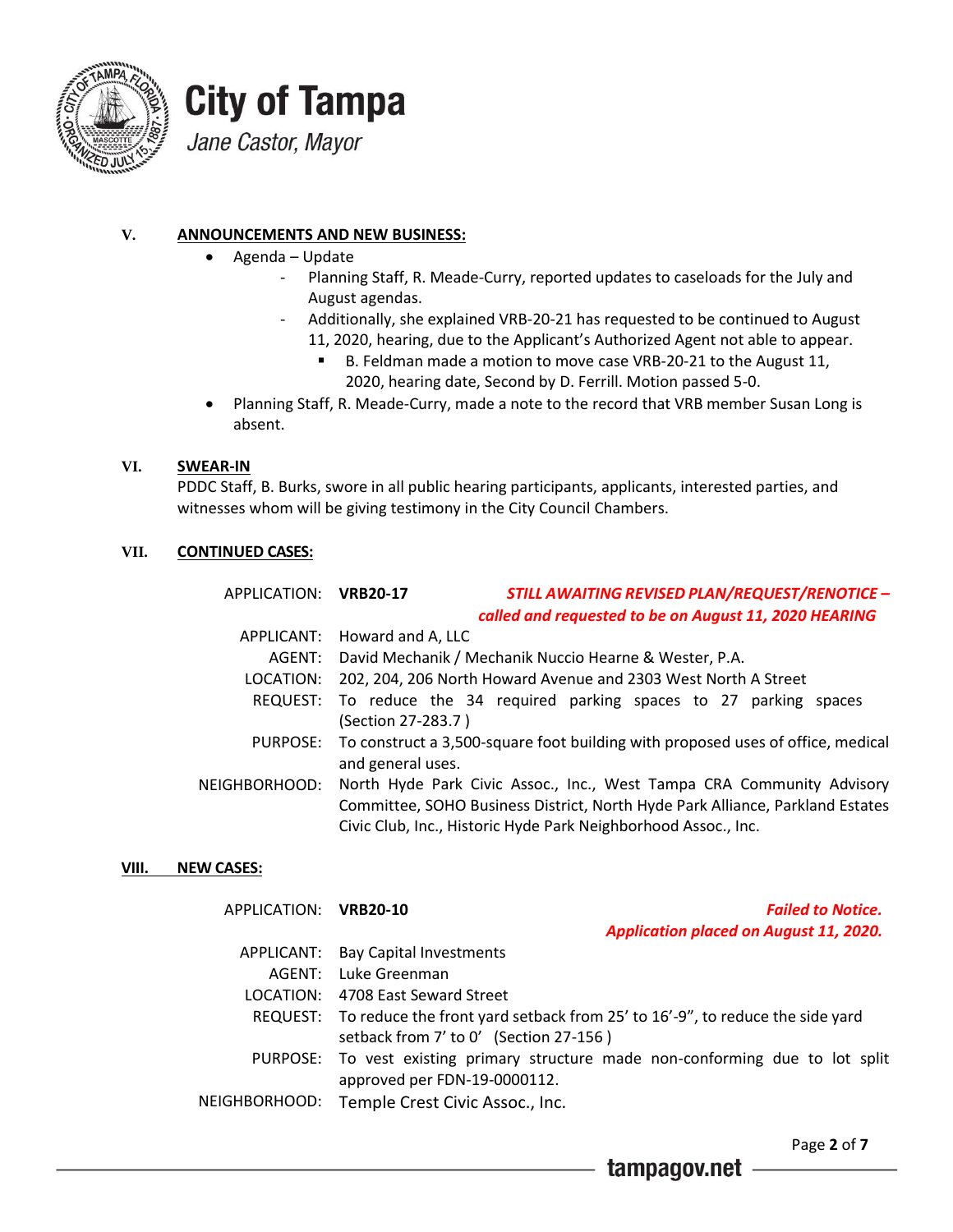



#### **VIII. NEW CASES (***cont***.):**

|                    | APPLICATION: | <b>VRB-20-21</b>                                      | <b>REQUESTING CONTINUANCE TO BE MOVED TO</b><br>AUGUST 11, 2020 HEARING                                                                                                                                                                   |
|--------------------|--------------|-------------------------------------------------------|-------------------------------------------------------------------------------------------------------------------------------------------------------------------------------------------------------------------------------------------|
|                    | APPLICANT:   | Mark and Jan Gruetzmacher                             |                                                                                                                                                                                                                                           |
|                    | AGENT:       | Steve Michelini / Celeste Nutter                      |                                                                                                                                                                                                                                           |
|                    | LOCATION:    | 3314 Elizabeth Court                                  |                                                                                                                                                                                                                                           |
|                    | REQUEST:     | (Section 27-156)                                      | To reduce the front yard along Elizabeth Court from 25' to 4', to reduce<br>the front yard along West San Miguel Street South from 25' to 1.6'.                                                                                           |
|                    | PURPOSE:     |                                                       | To remodel and build addition to existing single-family residence.                                                                                                                                                                        |
| NEIGHBORHOOD:      |              |                                                       | Palma Ceia Neighborhood Assoc., Parkland Estates Civic Club, Inc.                                                                                                                                                                         |
|                    |              | APPLICATION: VRB20-24                                 | (APPROVED)                                                                                                                                                                                                                                |
|                    | APPLICANT:   | Robert and Sabrina Hund                               |                                                                                                                                                                                                                                           |
|                    | AGENT:       | Mike Loomis / Landscape Fusion                        |                                                                                                                                                                                                                                           |
|                    | LOCATION:    | 4306 West Beachway Drive                              |                                                                                                                                                                                                                                           |
|                    | REQUEST:     |                                                       | To reduce the eave to eave separation from 10' to 5' (Section 27-290)                                                                                                                                                                     |
|                    | PURPOSE:     |                                                       | To build new Accessory Structure/Cabana over existing pool deck.                                                                                                                                                                          |
| NEIGHBORHOOD:      |              | <b>Bayshore Condominiums</b>                          | Palma Ceia Neighborhood Assoc., Parkland Estates Civic Club, Inc., Bayshore<br>Beautiful Neighborhood Assoc., Inc., Keep Bayshore Beautiful, Inc., 345                                                                                    |
|                    |              | Agent: M. Loomis submitted documents into the record. |                                                                                                                                                                                                                                           |
| <b>BOARD VOTE:</b> |              | Motion to Approve: B. Feldman                         | Second: S. Walker                                                                                                                                                                                                                         |
|                    |              | Condition: Addition may never be enclosed.            |                                                                                                                                                                                                                                           |
|                    |              | Motion Passed: Vote of 5-0                            |                                                                                                                                                                                                                                           |
|                    |              | <b>Case Reopened to Clarify Condition:</b>            |                                                                                                                                                                                                                                           |
|                    |              | Motion to Approve: B. Feldman                         | Second: D. Pasteur                                                                                                                                                                                                                        |
|                    |              | Variance Review Board Hearing on 07/14/2020.          | Condition: Cabana space is to remain open and may never be enclosed, and<br>shower room is not included and may be enclosed, as depicted on the site plan<br>and architectural drawings submitted into the record by the applicant at the |
|                    |              | Motion Passed: Vote of 5-0                            |                                                                                                                                                                                                                                           |

tampagov.net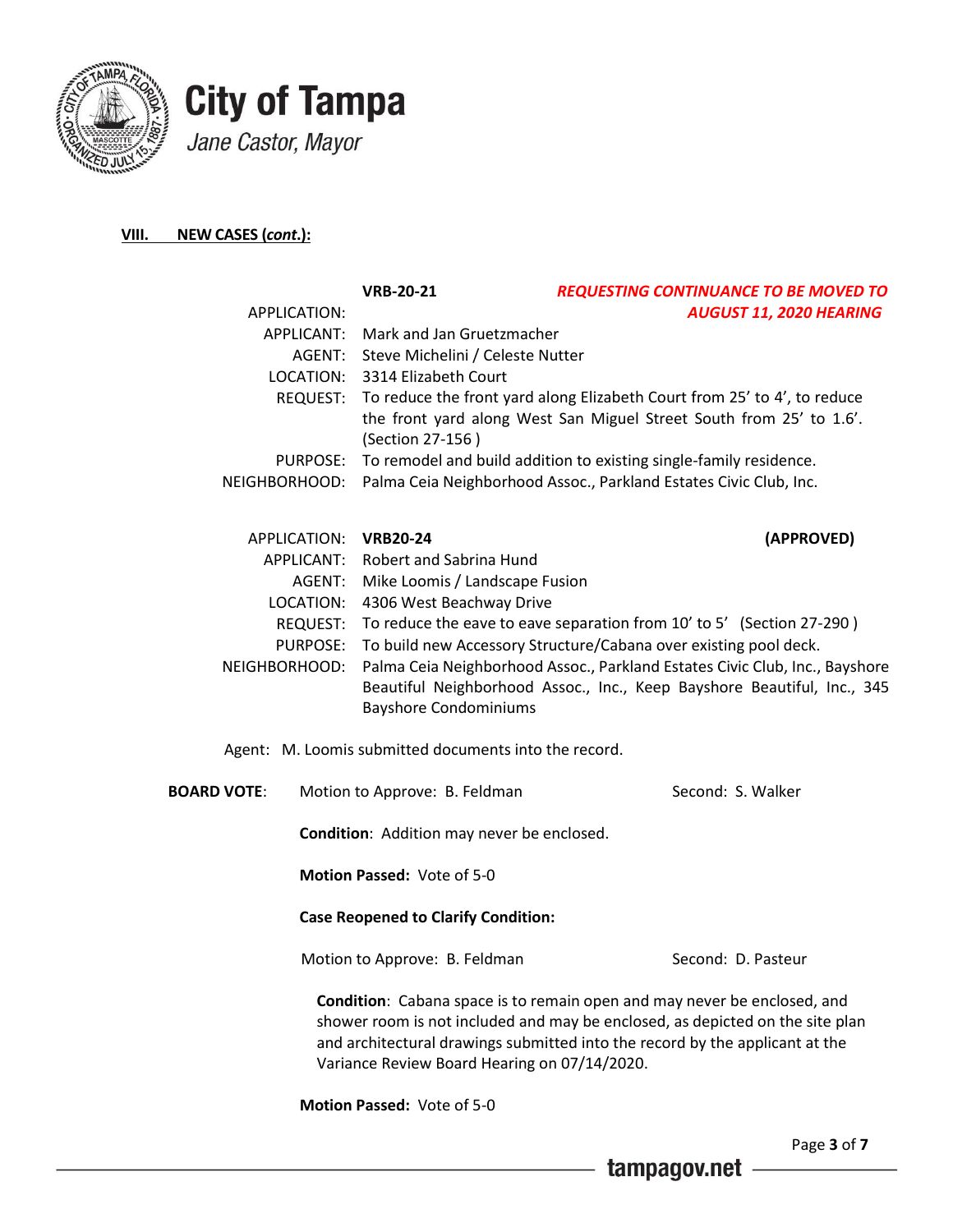

#### **VIII. NEW CASES (***cont***.):**

| APPLICATION: VRB20-28 | (APPROVED)                                                                                                                                                                       |
|-----------------------|----------------------------------------------------------------------------------------------------------------------------------------------------------------------------------|
|                       | APPLICANT: Steve & Kathy Pawelkop                                                                                                                                                |
| AGENT: N/A            |                                                                                                                                                                                  |
|                       | LOCATION: 3202 West Harbor View                                                                                                                                                  |
|                       | REQUEST: To reduce the rear yard setback from 3' to 1.5', to vest portion of existing<br>accessory structure and existing footprint of garage built in 1921.<br>(Section 27-290) |
|                       | PURPOSE: To build new Accessory Structure/Garage over existing footprint.                                                                                                        |
|                       | NEIGHBORHOOD: Palma Ceia Neighborhood Assoc., Parkland Estates Civic Club, Inc., Bayshore                                                                                        |
|                       | Beautiful Neighborhood Assoc., Inc., Keep Bayshore Beautiful, Inc.,<br>345 Bayshore Condominiums                                                                                 |

Applicant: S. Pawelkop submitted documents into the record.

**BOARD VOTE:** Motion to Approve: S. Walker Second: D. Ferrill  **Motion Passed:** Vote of 5-0

| APPLICATION: VRB20-29 |                                                                      | (APPROVED) |
|-----------------------|----------------------------------------------------------------------|------------|
|                       | APPLICANT: Boger Homes, Inc.                                         |            |
|                       | AGENT: David Boger/Boger Homes, Inc.                                 |            |
|                       | LOCATION: 9310 North Willow Avenue                                   |            |
|                       | REQUEST: To remove 47" Grand Tree in middle of lot. (Section 27-284) |            |
|                       | PURPOSE: To build new single-family residence.                       |            |
|                       | NEIGHBORHOOD: Historic Forest Hills Community Assoc., Inc.           |            |
|                       |                                                                      |            |

**BOARD VOTE:** Motion to Approve: D. Ferrill Second: S. Walker  **Motion Passed:** Vote of 5-0

| APPLICATION: VRB20-30 |                                         | <b>MISNOTICED MOVED TO AUGUST 11, 2020 HEARING</b>                                       |
|-----------------------|-----------------------------------------|------------------------------------------------------------------------------------------|
|                       | APPLICANT: James & Arlene Hatton        |                                                                                          |
|                       | AGENT: James Hatton                     |                                                                                          |
|                       | LOCATION: 5015 South Shore Crest Circle |                                                                                          |
|                       |                                         | REQUEST: To reduce the side yard setback from 7' to 4' (Section 27-156)                  |
|                       | cochere.                                | PURPOSE: To build second story storage area above existing footprint of attached porte   |
|                       |                                         | NEIGHBORHOOD: Beach Park Homeowners Assoc., Inc., Westshore Alliance, Bayshore Beautiful |

tampagov.net

Page **4** of **7**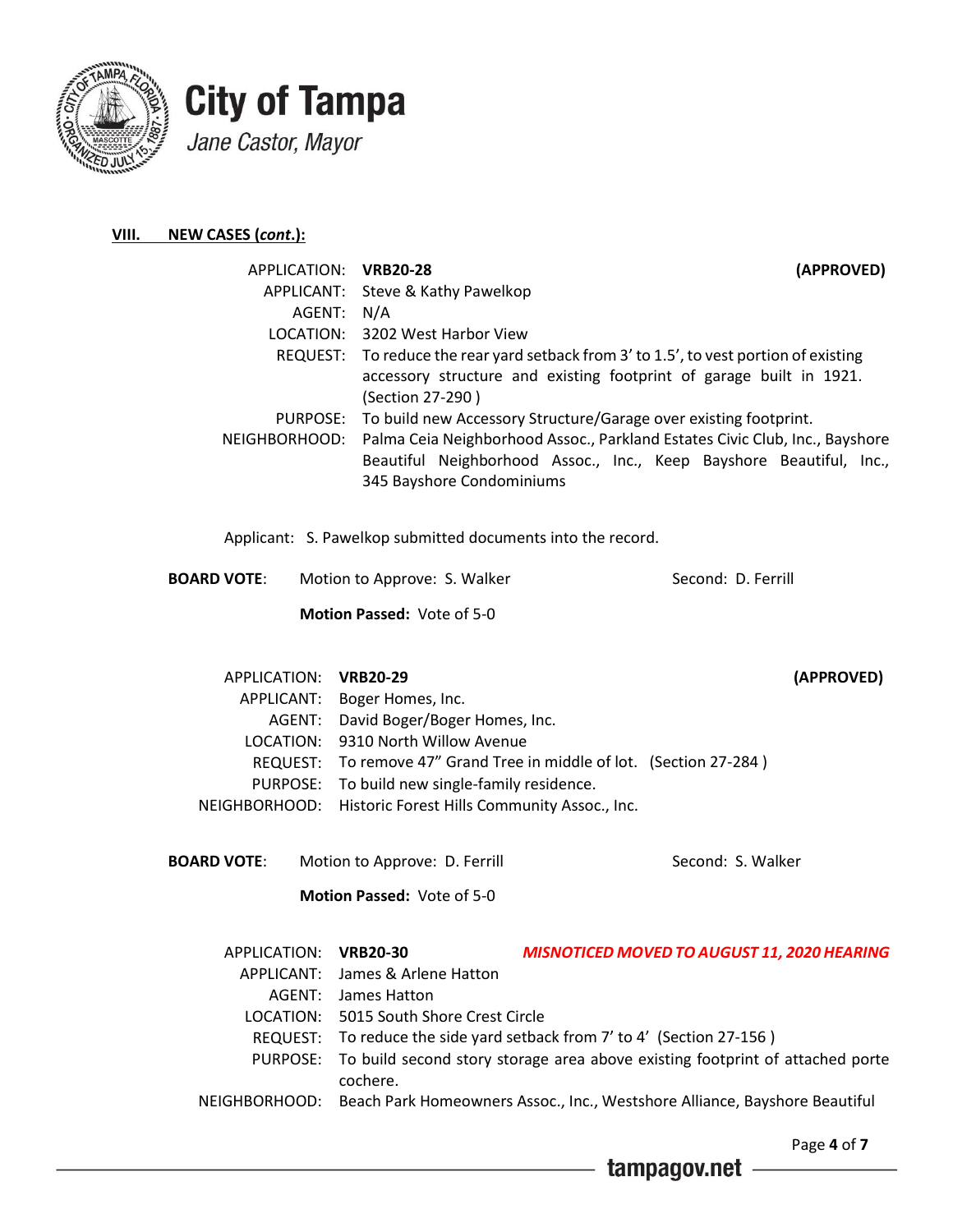

#### **VIII. NEW CASES (***cont***.):**

| APPLICATION: VRB20-31 | (APPROVED)                                                                    |
|-----------------------|-------------------------------------------------------------------------------|
|                       | APPLICANT: Charles Lykes, Jr./ Eric Hoyer / Lykes Lane Homeowners Association |
|                       | AGENT: Eric Hoyer/ NRPS, Inc.                                                 |
|                       | LOCATION: 5421 Lykes Lane (AKA 5499 Lykes Lane)                               |
|                       | REQUEST: To remove 2 grand trees (Section 27-284)                             |
|                       | PURPOSE: To build a new 2-story single-family residence.                      |
|                       | NEIGHBORHOOD: Ballast Point Neighborhood Assoc., McGraw Hill Construction     |
|                       |                                                                               |

Planning Staff: R. Meade-Curry submitted into the record three (3) letters of opposition, and two (2) letters of support.

Agent: T. Gardner submitted an affidavit document into the record granting him the power to represent the case as an Agent, and asked that the request be reduced to remove only one (1) grand tree.

Agent: R. Peterika, an arborist, presented testimony on the condition of subject trees listed in request.

Public present:

- Christopher Carrere
- Susan Lykes-Mueller, supporting request
- John Mueller, supporting request
- **BOARD VOTE:** Motion to Approve: B. Feldman Second: D. Ferrill

**Motion by B. Feldman:** Be granted as depicted on the site plan to remove one (1) grand tree**.**

**Motion Passed:** Vote of 5-0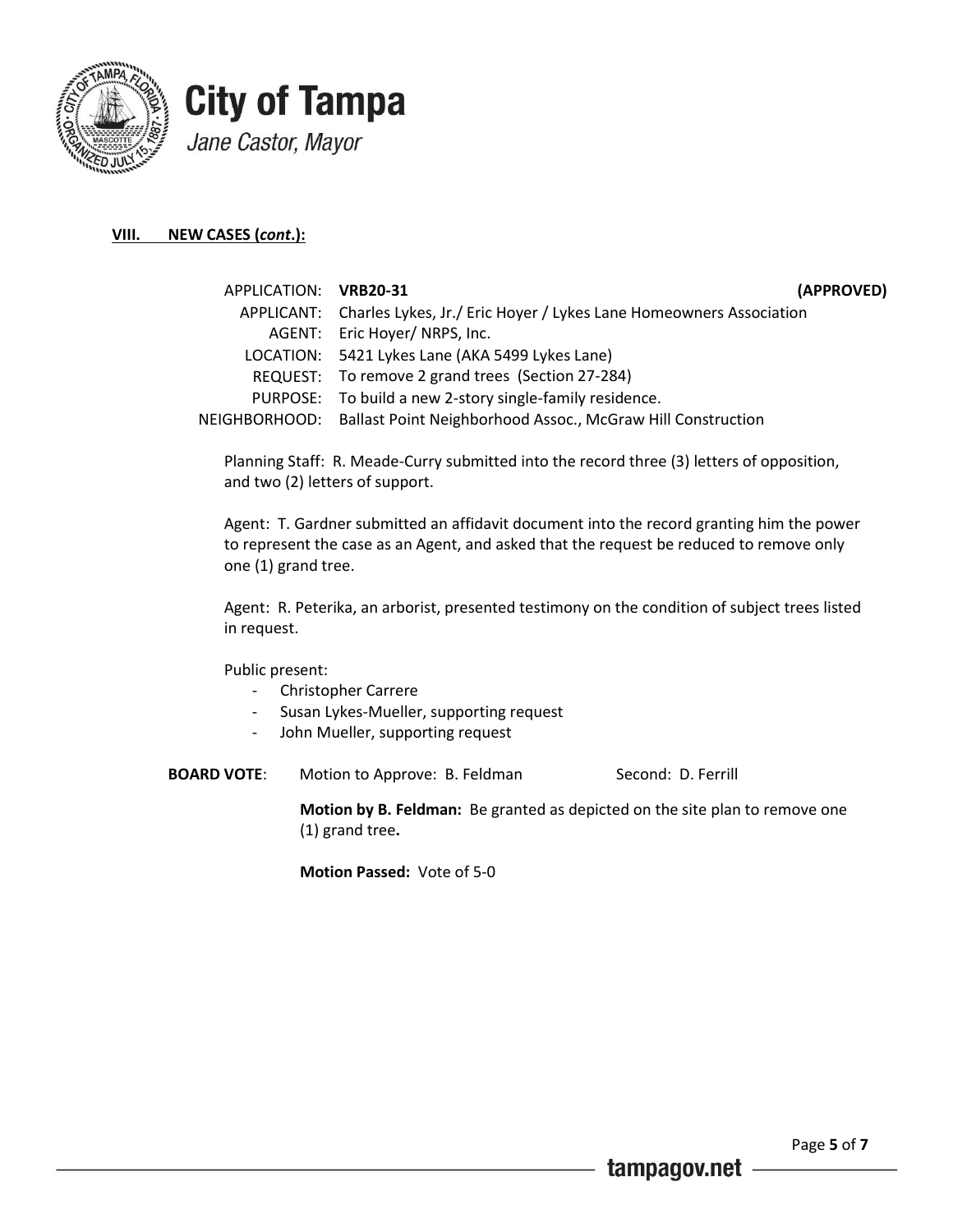

#### **VIII. NEW CASES (***cont***.):**

| APPLICATION: VRB20-45   | (APPROVED)                                                                                                                                                                                     |
|-------------------------|------------------------------------------------------------------------------------------------------------------------------------------------------------------------------------------------|
| APPLICANT: Kellie Llona |                                                                                                                                                                                                |
| AGENT: N/A              |                                                                                                                                                                                                |
|                         | LOCATION: 1516 West North B Street                                                                                                                                                             |
|                         | REQUEST: To reduce the side yard setback from 7' to 3'. (Section 27-156)                                                                                                                       |
|                         | PURPOSE: To amend previously approved VRB-19-0000084 site plan, and to build a new<br>single-family residence not to exceed 35' in height.                                                     |
| NEIGHBORHOOD:           | North Hyde Park Civic Assoc., Inc., North Hyde Park Alliance, West Tampa CRA<br>CAC, Parkland Estates Civic Club, Inc., Historic Hyde Park Neighborhood Assoc.,<br>Inc. SOHO Business Alliance |

Agent: M. Suarez submitted documents into the record.

**BOARD VOTE:** Motion to Approve: A. L. Hurtak Second: B. Feldman  **Motion Passed:** Vote of 5-0

#### **IX. BOARD DISCUSSION**

Planning Staff: B. Burks asked for clarification on case VRB-20-24 regarding the condition placed on approval; specifically, that the condition stated that the accessory structure never be enclosed, but the documents submitted into the record show a closed shower area in the accessory structure.

Legal Staff: S. E. Johnson-Velez, counselled that the Board may open up the public hearing process again to clarify condition.

Board Member: D. Pasteur opened the public hearing process again for VRB-20-24 to clarify condition placed on approval.

#### **X. ADJOURNMENT Meeting was adjourned without objection at 7:59 PM**